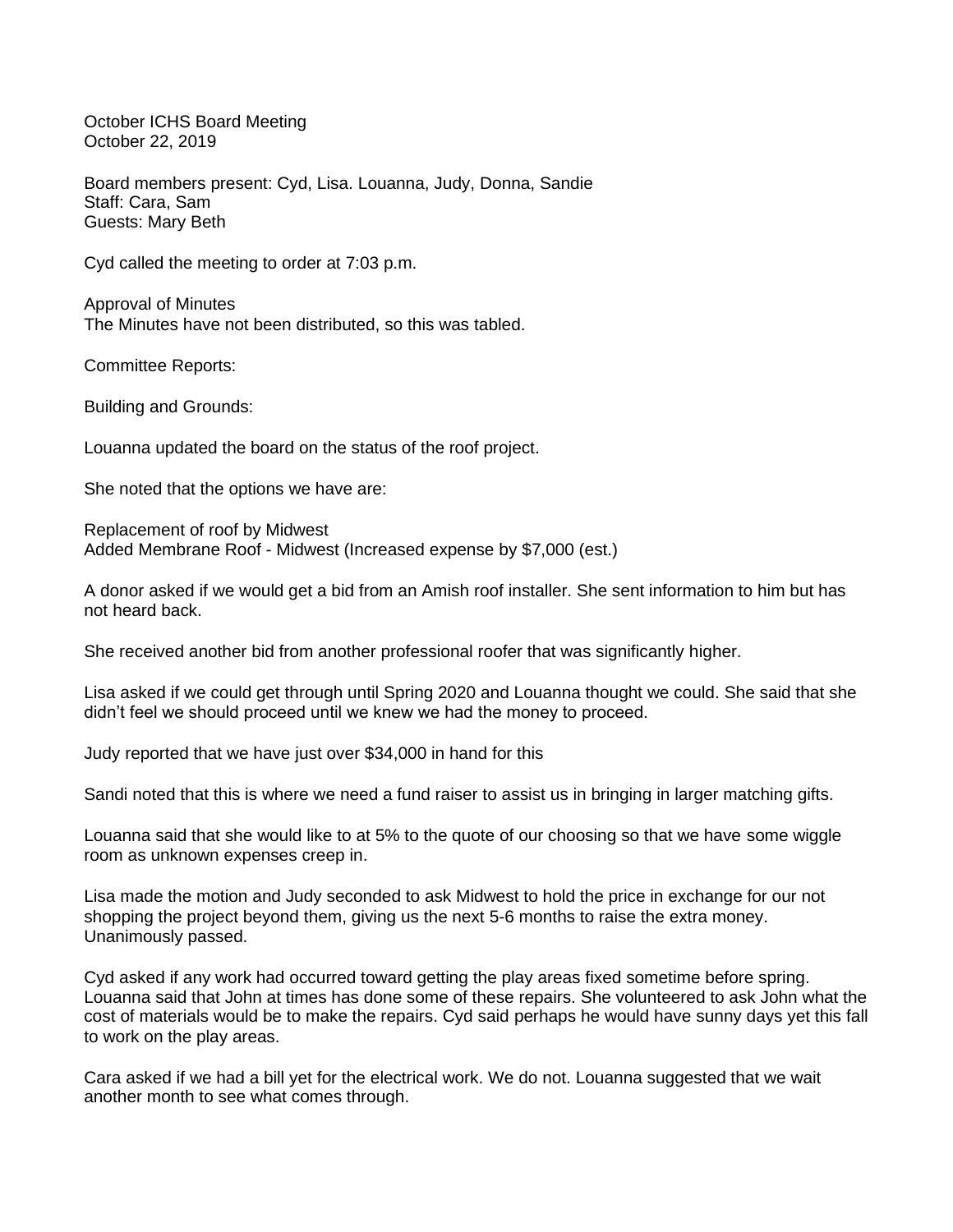## Fundraising Committee

Sandie thanked everyone for submitted ideas —and recognized Donna for her hard work. She said that we are taking each idea one at a time.

Donna said that we have eight people signed up for Cat Yoga with the ability to go up to 30 people.

Paint Night - the company will come to us and we can provide the venue or you can go to another venue. Cyd asked what the theme is Donna said we could get them to do a pet theme. They schedule eight weeks out. We got \$15 per portrait. They charge \$45.

Membership - Donna distributed the revised proposed membership terms. Sandie said that the board needs to do a bit of work on this - e.g. deciding the vendor for the window clings, finding the businesses for 10% off, etc. Cyd noted that the in the previous meeting it was suggested that a Pet to Pet donation could be a special level for \$10. Judy moved to approve the first draft vision and to pursue it. Louanna seconded the motion. Passed unanimously.

## Special Needs Giving Opportunity

Joselyn asked if we get an excessive amount of donations in one category, what do we do? Sandie noted that that was a good point, and we should add "or highest need" at the end of the donation category.

Donna noted that she is approaching Lands End, concerning special giving.

Donna mentioned that a long time ago, we were nominated by someone through Cat's Pride Cat Litter as a noteworthy shelter. Donna activated our page and will let us know how we can increase our presence through them. (Like Amazon wish list).

Sandi noted that Brenda had planned on coming to the meeting tonight to discuss how she might help us in the future through linking into her Facebook page/ website etc. (Spring Green pups) Sandi also noted that she reached out to the schools to start "Pennies for Paws" and that Michelle Bertram had offered to do a Pilates class as a fundraiser. Sandi suggested that we not offer this too closely to the yoga class so that we don't dilute the yoga class.

Sandi distributed a "Pub Crawl Draft" idea. Lisa moved Judy seconded to move this forward. Unanimously approved. Lisa suggested that we ask the bar owners to give a \$25 gift card though a drawing the night of the event.

Sandi suggested that we do an Appreciation Night for volunteers and staff at a restaurant, asking the board to donate the money not covered through the restaurant's donation. Joselyn moved that we move this forward and for the committee to come back with an amount per board member to ensure that we can cover the event. Judy seconded it. Unanimous approval.

Cyd asked about the Holiday Mailing. Cara said that the printing has been done through Advantage Printers. Mailing should go out around Thanksgiving.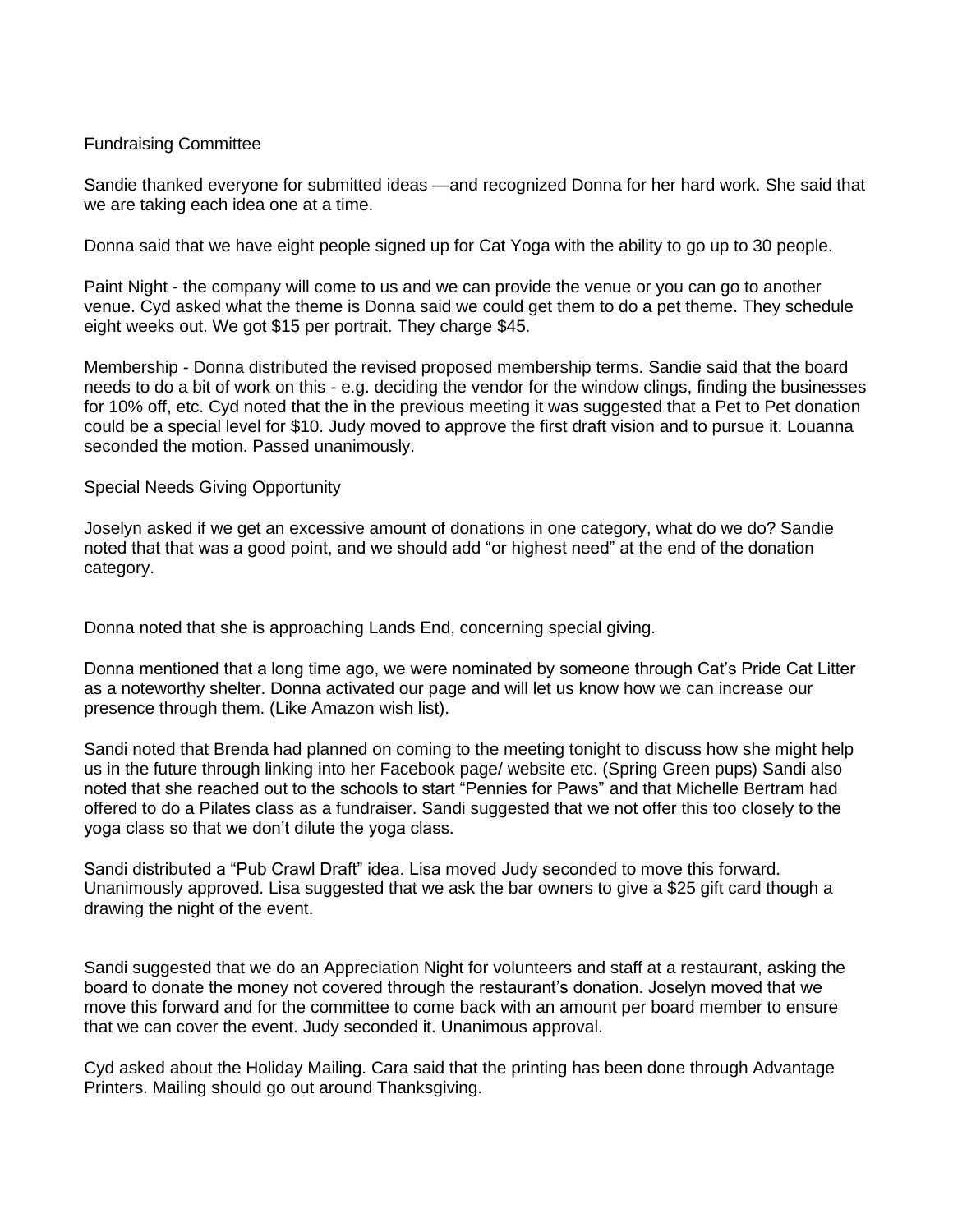Treasurer Financial Report:

Judy reported that we are holding our own right now. We received approximately \$34,000 for the roof. Overall, donations are higher. Discussion ensued over the dog food/ cat food donation. Cara will discuss the appropriate way to manage this in terms of how we book it; she will discuss this with our CPA. Cara noted we had here payrolls this month.

Cara noted that the Collins and Hying bill has not come in yet.

Judy said that she does not have an update on the loan. She will meet with Farmers Savings to get their best interest rate. Question of what our credit rating is. Joselyn and Cara noted that Heartland Credit Union gave her a fair rate. Judy will gather information and come back with information.

Lancaster Vet donated 8 neuters. Discussion if Grant County Humane Society is merging with another entity. Sandie moved to send a thank you, Donna seconded. Unanimously passed.

Joselyn noted that we did interviews tonight for kennel and office assistant positions. Three weeks ago, we held interviews for the Executive Director and Kennel Manager positions. Molly Meissen was hired as our kennel manager and will begin her work with us at the end of this month. Joselyn noted that we would hire an Executive Director who has fund raising, policy development, etc. skills. She noted that we continue to get applicants. Judy noted that we interviewed five applicants tonight and selected one applicant tonight. This individual would be able to work in the kennel in the morning and then switch to the office in the afternoon. Judy will send requests to those applicants that came to us through Facebook to ask them to complete applications online.

Statistical Report Sam noted that we adopted 17 cats—but PetPoint only shows 11 cate adopted out. She is

Thirteen cats are in foster. We currently have 76 animals in house. We had one stray come in and one go out. Two dogs were adopted, two dogs were redeemed. Total animals for the month = 81. We have four dogs in house.

Cooper is being assessed by a trained professional for two to three days.

Reduced cat price for November

Sandie moved that we do a Let's Make a Deal through which people make an offer for a cat and the oldest cat is free. Lisa seconded and asked that we amend the motion to not offer that the oldest cat for free. The suggestion was made for the cat who is here the longest be dropped to nine dollars. Motion carried with this revision. This is for the month of November. Joselyn noted that we should have a special each month.

Donna will check to see how much it will cost to expand our ad in the newspaper to also feature a cat.

Contracts with Communities

Cyd suggested no changes and we will get them out to the communities. Joselyn will work with Cara on getting the contracts out.